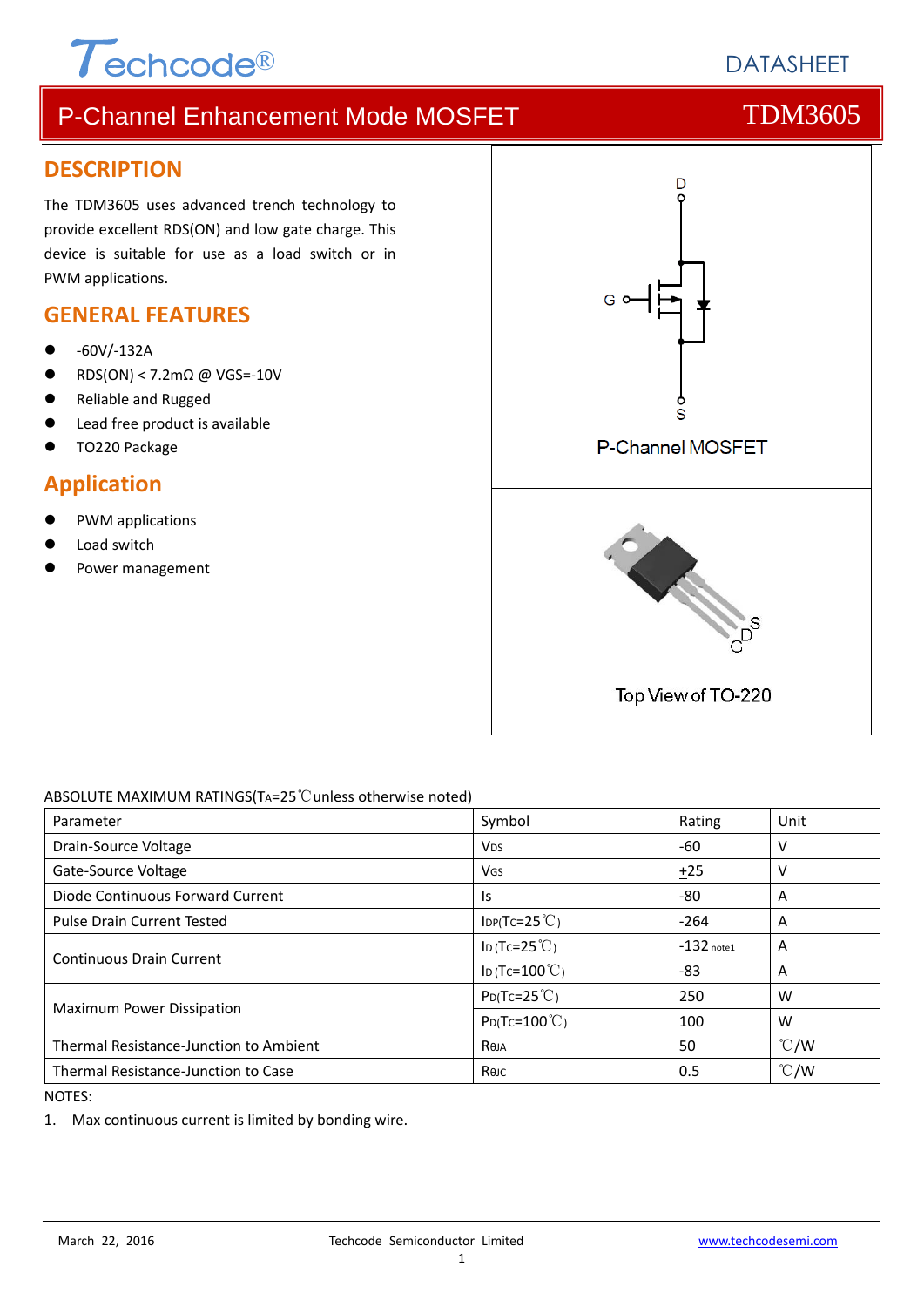

## **ELECTRICAL CHARACTERISTICS (TA=25**℃**unless otherwise noted)**

| Parameter                                 | Symbol                   | <b>Test Conditions</b>                       | Min            | Typ            | Max                      | Unit          |  |  |
|-------------------------------------------|--------------------------|----------------------------------------------|----------------|----------------|--------------------------|---------------|--|--|
| <b>STATIC CHARACTERISTICS</b>             |                          |                                              |                |                |                          |               |  |  |
| Drain-Source Breakdown Voltage            | <b>BV</b> <sub>DSS</sub> | VGS=0V ID=-250µA                             |                | $\blacksquare$ | $\overline{\phantom{a}}$ | $\vee$        |  |  |
| Zero Gate Voltage Drain Current           | <b>l</b> <sub>pss</sub>  | V <sub>DS</sub> =-48V,V <sub>GS</sub> =0V    |                |                | $-1$                     | $\mu$ A       |  |  |
| Gate-Body Leakage Current                 | <b>IGSS</b>              | VGS=±25V,VDS=0V                              | ÷,             | $\blacksquare$ | ±100                     | nA            |  |  |
| <b>ON CHARACTERISTICS (Note 2)</b>        |                          |                                              |                |                |                          |               |  |  |
| <b>Gate Threshold Voltage</b>             | VGS(th)                  | V <sub>DS</sub> =VGS, I <sub>D</sub> =-250µA | $-1$           |                | $-3$                     | $\vee$        |  |  |
| Drain-Source On-State Resistance          | R <sub>DS</sub> (ON)     | VGS=-10V, IDS=-20A                           | $\overline{a}$ | 5.6            | 7.2                      | $m\Omega$     |  |  |
| <b>DYNAMIC CHARACTERISTICS (Note3)</b>    |                          |                                              |                |                |                          |               |  |  |
| <b>Gate Resistance</b>                    | $R_G$                    | VDS=0V, VGS=0V, F=1.0MHz                     | $\overline{a}$ | 3              | $\sim$                   | Ω             |  |  |
| Input Capacitance                         | Ciss                     | VDS=-30V, VGS=0V, F=1.0MHz                   | $\overline{a}$ | 6095           | $\blacksquare$           | PF            |  |  |
| <b>Output Capacitance</b>                 | Cos <sub>S</sub>         |                                              | $\overline{a}$ | 1080           | $\blacksquare$           | PF            |  |  |
| Reverse Transfer Capacitance              | <b>Crss</b>              |                                              | $\overline{a}$ | 430            | $\blacksquare$           | PF            |  |  |
| <b>SWITCHING CHARACTERISTICS (Note 3)</b> |                          |                                              |                |                |                          |               |  |  |
| Turn-on Delay Time                        | $td($ on $)$             | VDD=-30V, RL=30 Ω, VGEN=-10V,                | $\overline{a}$ | 18             | 33                       | nS            |  |  |
| Turn-on Rise Time                         | tr                       | $RG=6$ $\Omega$ lps=-1A                      | $\overline{a}$ | 20             | 36                       | nS            |  |  |
| Turn-Off Delay Time                       | td(off)                  |                                              | $\blacksquare$ | 200            | 360                      | nS            |  |  |
| <b>Turn-Off Fall Time</b>                 | tf                       |                                              |                | 120            | 216                      | nS            |  |  |
| <b>Total Gate Charge</b>                  | Qg                       | VDS=-30V, IDS=-20A, VGS=-10V                 |                | 136            | $\overline{\phantom{a}}$ | nC            |  |  |
| Gate-Source Charge                        | Qgs                      |                                              |                | 20             | $\Box$                   | <sub>nC</sub> |  |  |
| Gate-Drain Charge                         | Qgd                      |                                              | $\overline{a}$ | 33             | $\overline{a}$           | nC            |  |  |
| Body Diode Reverse Recovery Time          | Trr                      | $\text{los} = -20$ A, dl/dt=100A/ $\mu$ s    | $\overline{a}$ | 51             | $\overline{a}$           | nS            |  |  |
| Body Diode Reverse Recovery Charge        | $Q_{rr}$                 |                                              | $\overline{a}$ | 90             | $\frac{1}{2}$            | nC            |  |  |
| DRAIN-SOURCE DIODE CHARACTERISTICS        |                          |                                              |                |                |                          |               |  |  |
| Diode Forward Voltage (Note 2)            | <b>V<sub>SD</sub></b>    | VGS=0V, ISD=-1A                              | $\overline{a}$ | $-0.7$         | $-1$                     | $\vee$        |  |  |

NOTES:

2. Pulse Test: Pulse Width  $\leq 300$ μs, Duty Cycle  $\leq 2\%$ .

3. Guaranteed by design, not subject to production testing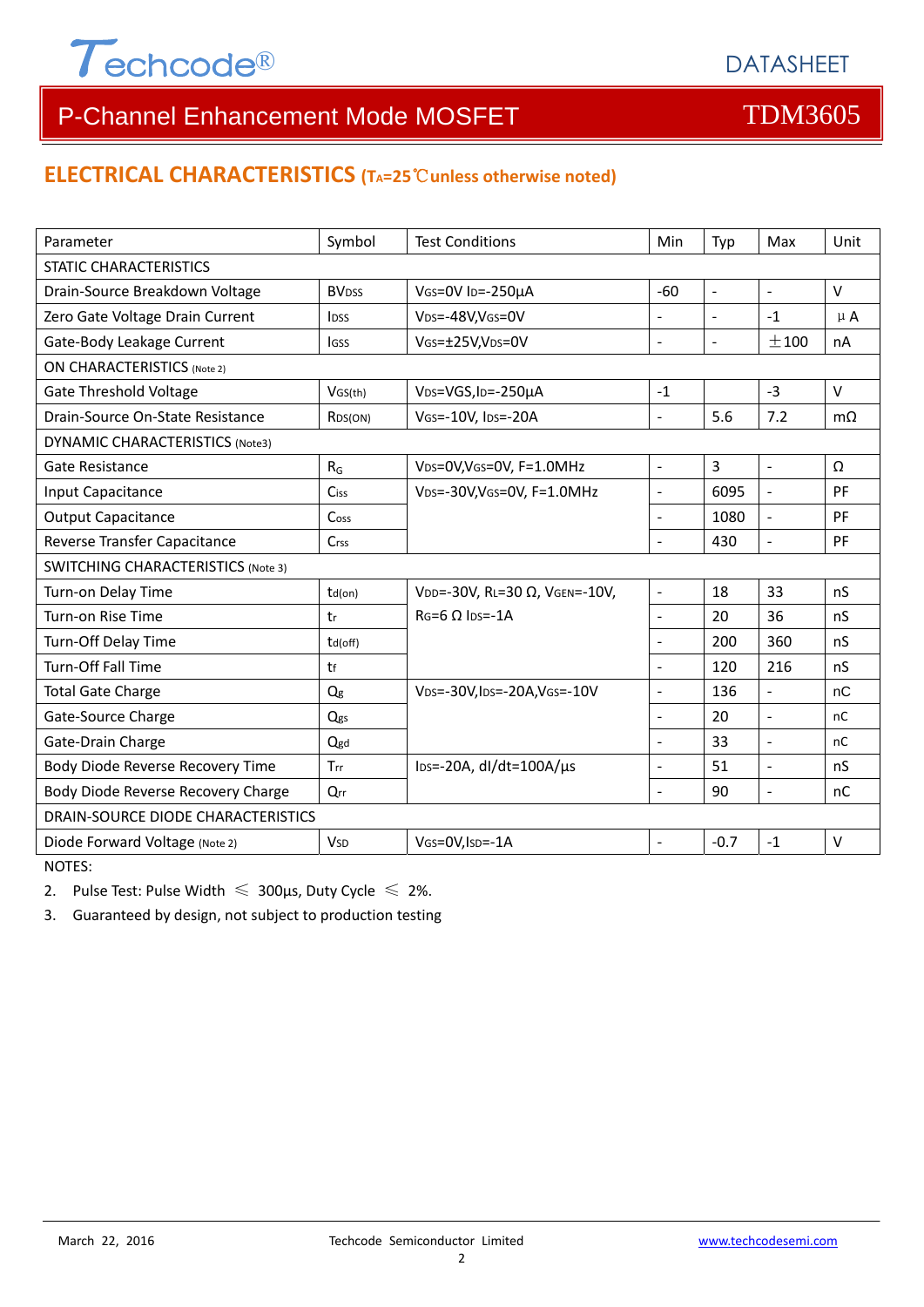

**Power Dissipation** 

## **Typical Operating Characteristics**



#### **Drain Current**

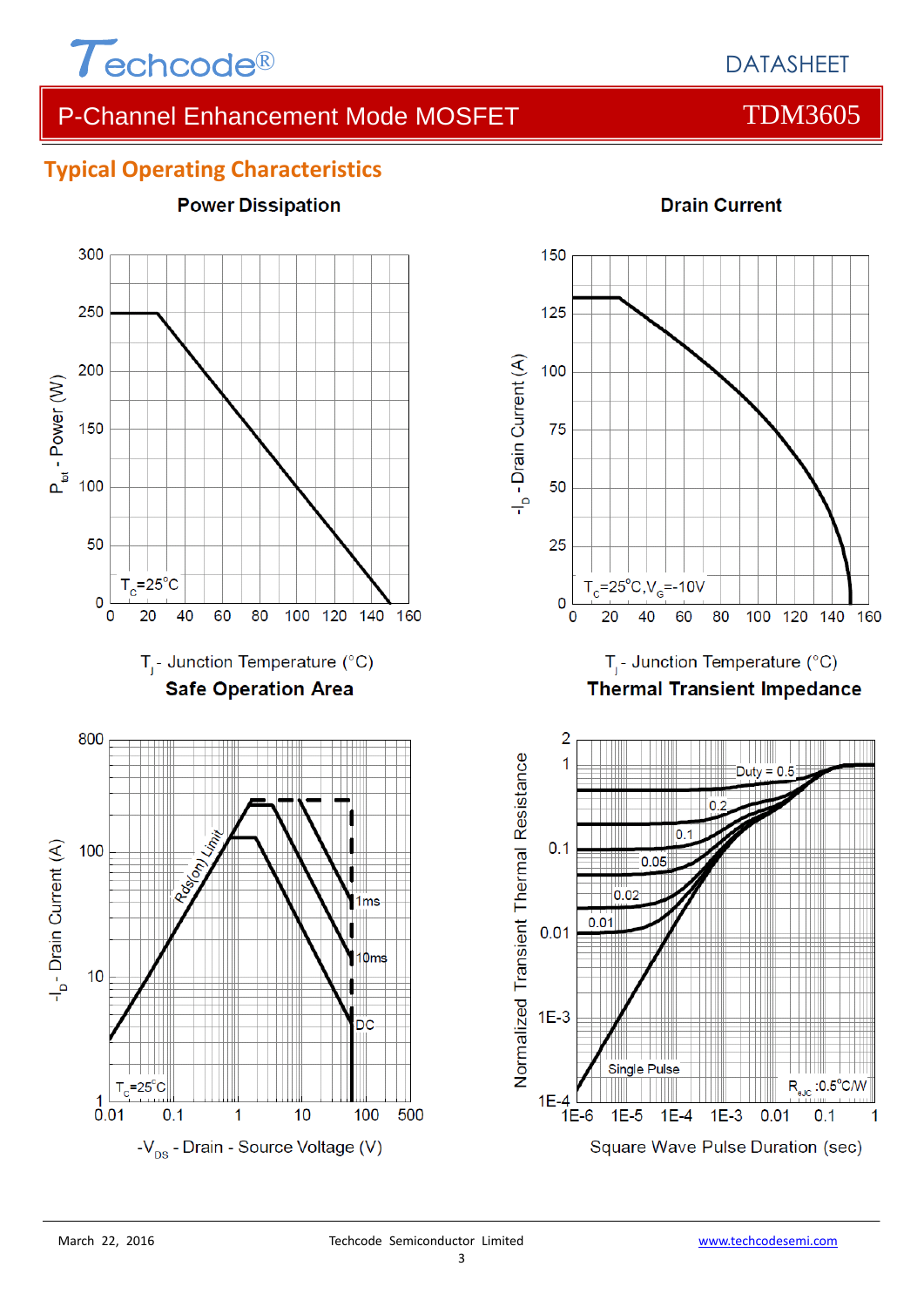

## **Typical Operating Characteristics(Cont.)**



## **Output Characteristics**

#### **Drain-Source On Resistance**

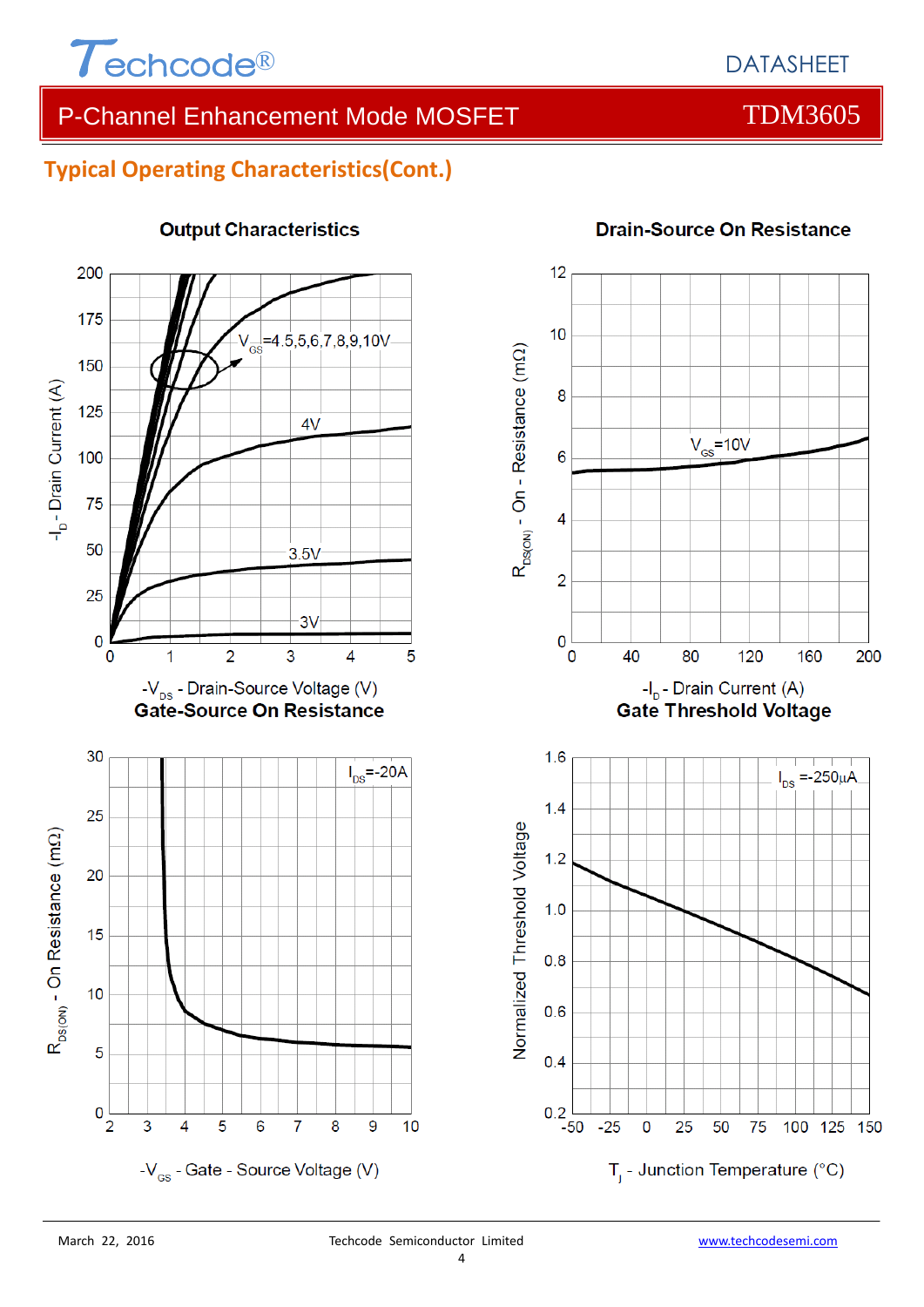

# **Typical Operating Characteristics (Cont.)**



### **Source-Drain Diode Forward**



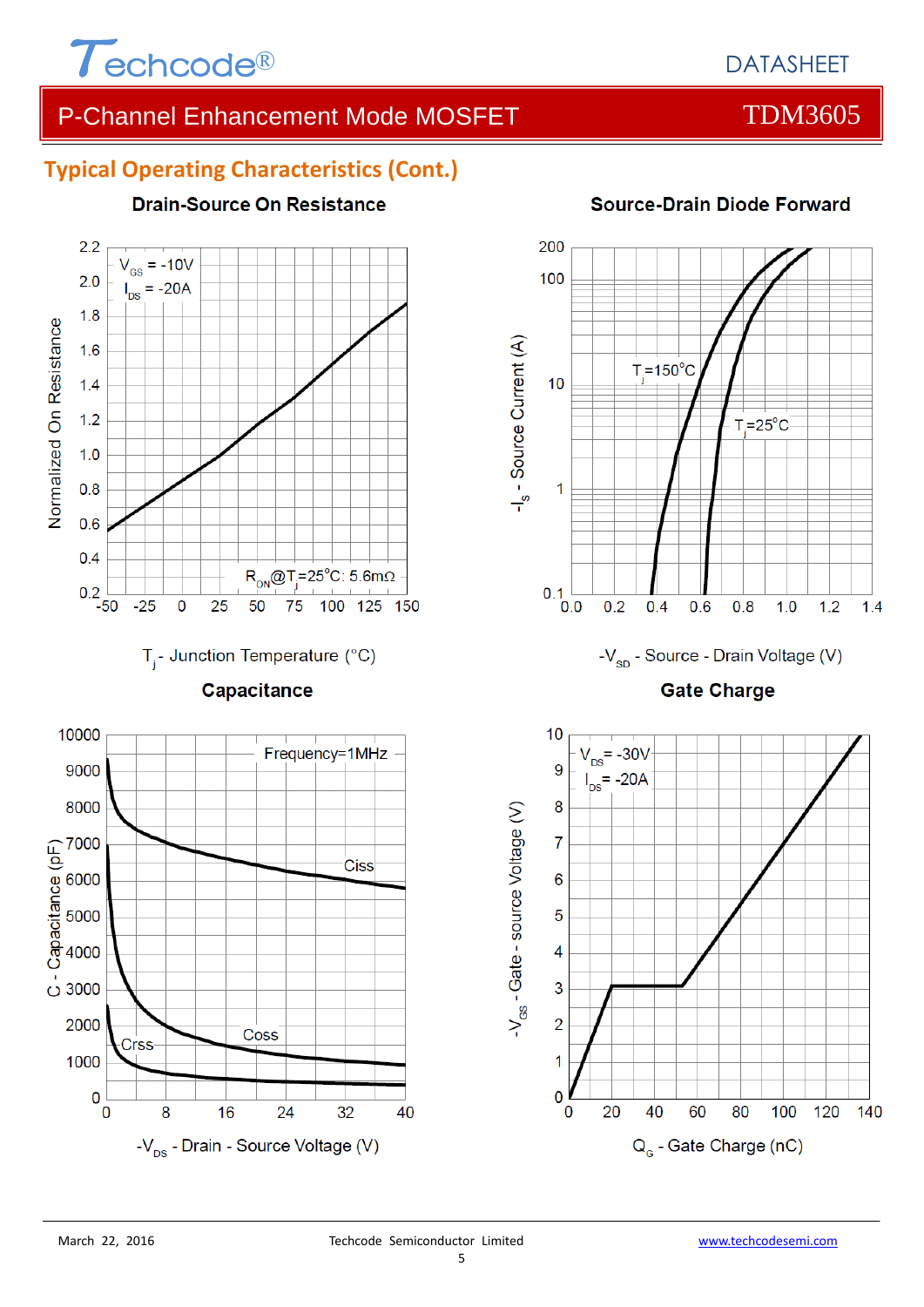

# **Package Information**

#### TO-220 Package





Δ

|                |                    |          | TO-220        |       |  |
|----------------|--------------------|----------|---------------|-------|--|
| <b>PODE-30</b> |                    |          |               |       |  |
|                | <b>MILLIMETERS</b> |          | <b>INCHES</b> |       |  |
|                | MIN.               | MAX.     | MIN.          | MAX.  |  |
| А              | 3.56               | 4.83     | 0.140         | 0.190 |  |
| A1             | 0.51               | 1.40     | 0.020         | 0.055 |  |
| A2             | 2.03               | 2.92     | 0.080         | 0.115 |  |
| b              | 0.38               | 1.02     | 0.015         | 0.040 |  |
| b <sub>2</sub> | 1.14               | 1.78     | 0.045         | 0.070 |  |
| C              | 0.36               | 0.61     | 0.014         | 0.024 |  |
| D              | 14.22              | 16.51    | 0.560         | 0.650 |  |
| D1             | 8.38               | 9.30     | 0.330         | 0.366 |  |
| D <sub>2</sub> | 12.19              | 13.65    | 0.480         | 0.537 |  |
| E              | 9.65               | 10.67    | 0.380         | 0.420 |  |
| E1             | 6.86               | 8.89     | 0.270         | 0.350 |  |
| е              |                    | 2.54 BSC | 0.100 BSC     |       |  |
| H1             | 5.84               | 6.86     | 0.230         | 0.270 |  |
| L              | 12.70              | 14.73    | 0.500         | 0.580 |  |
| L1             |                    | 6.35     |               | 0.250 |  |
| P              | 3.53               | 4.09     | 0.139         | 0.161 |  |
| Q              | 2.54               | 3.43     | 0.100         | 0.135 |  |

#### **RECOMMENDED LAND PATTERN**



UNIT: mm

DATASHEET